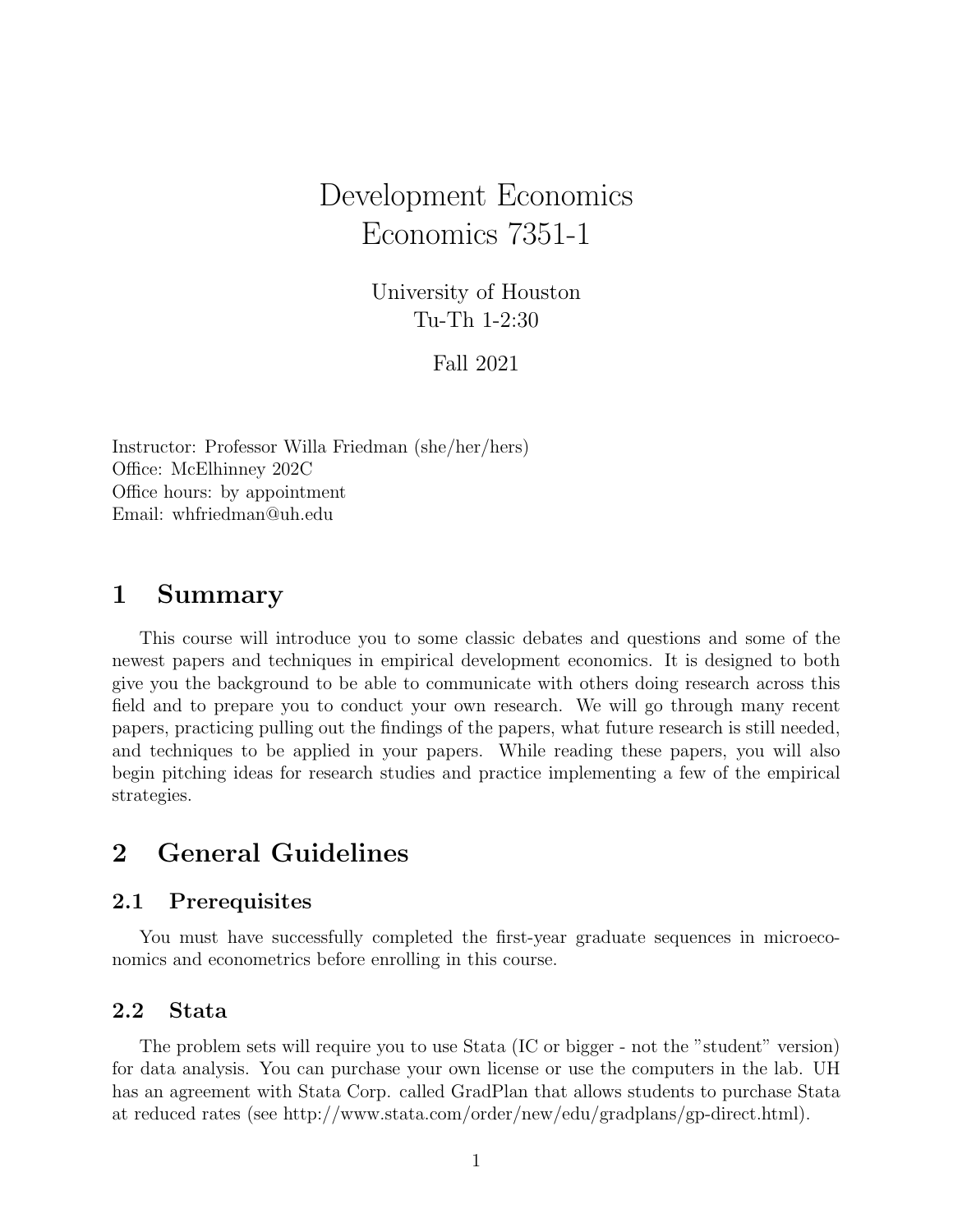### 3 Requirements

Research shows, everybody seems to learn better with lots of small assignments.<sup>[1](#page-1-0)</sup> Procrastination can be really hard to fight! So I'm going to make things easy on you and not let you procrastinate. There will be an assignment due most weeks. Many of these will be small. A few will be quite a bit larger.

#### 3.1 Proposal Memos

You will turn in 5 memos, each proposing a research question that you could ask and answer empirically in a paper to submit to an economics journal. Think of these as mini proposals. Each one should be about 2 pages. These can be a bit shorter or longer as needed to cover the full idea. Each one should include:

- A very clear statement of the question
- A brief discussion of why this is interesting and important and merits the work that it will take to answer it. This is especially important if it's not obvious.
- A proposal for how to answer this question: What data could you use? What source(s) of identification will be feasible?
- A brief discussion of remaining issues/questions to figure out. For example: what data would be helpful but may or may not exist? What assumptions required in the identification strategy will be the hardest to defend?

They may include:

- A brief review of the relevant literature and how this study would fit within it: Has this research already been done, and what is the closest existing study?
- Summary statistics or other excerpts of the data that you would use

These do not all need to be about developing countries, but most should be, or they should include a note about how the question is relevant for development economists.

#### 3.2 Updated Proposal

At the end of the semester, you will turn one of these memos into a slightly longer proposal. I expect that these will be about 5-6 pages of concisely written and well-edited prose. They will include at least 3 tables and/or figures, possibly more. In addition to updating what was in the original memo, you will also include:

- A bit more of a review of the literature
- <span id="page-1-0"></span>• Data: summary statistics, metadata, stylized facts, motivating figures, etc.

<sup>&</sup>lt;sup>1</sup>If you are skeptical, please read this article: Ariely, Dan, and Klaus Wertenbroch. "Procrastination, deadlines, and performance: Self-control by precommitment." Psychological Science 13.3 (2002): 219-224.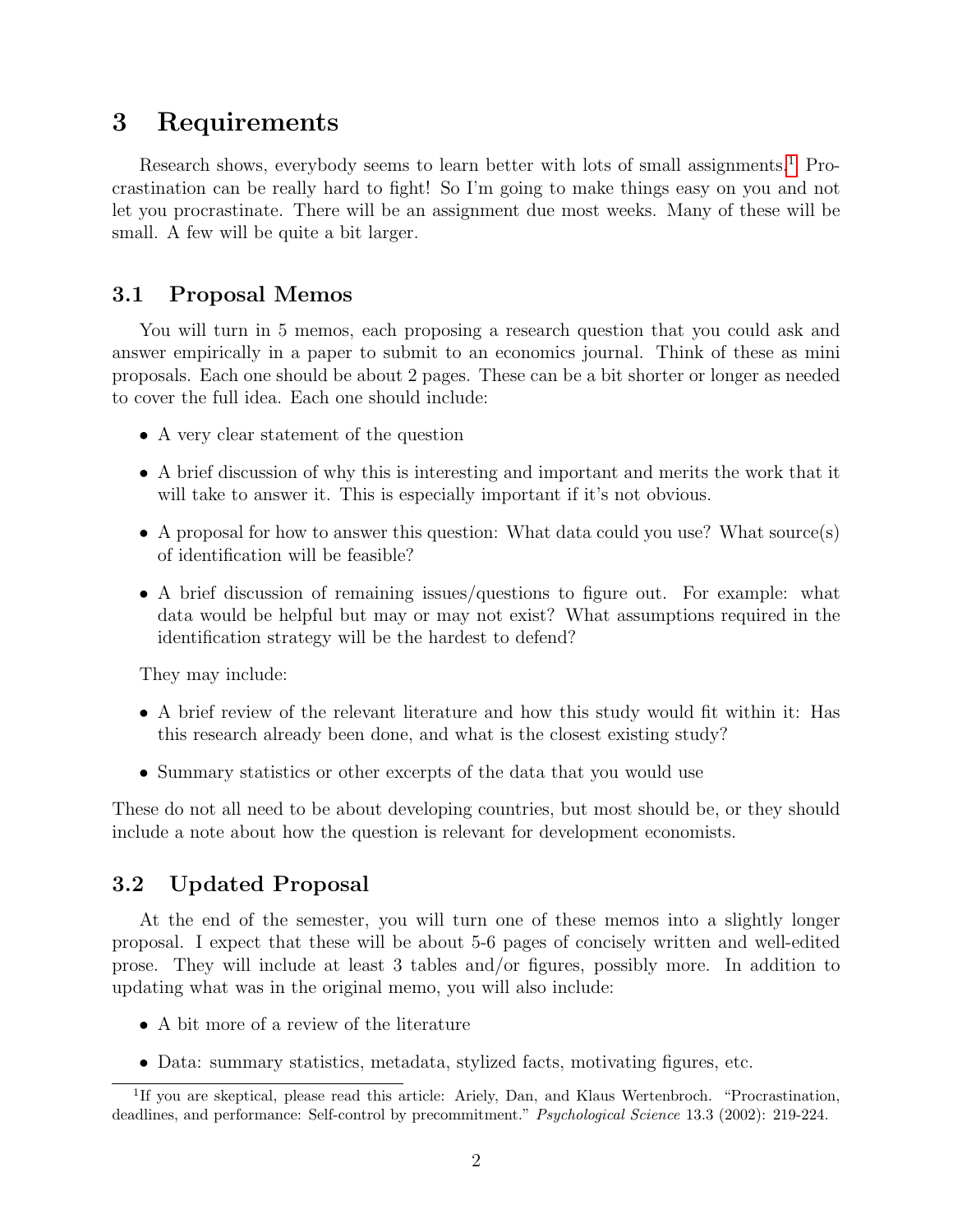- A detailed plan for the methodology: This could/should include the key identification strategy(ies), assumptions needed, estimating equations, etc.
- This must be completed in Latex, unless you can come up with a great explanation for why it should not be.

Before turning this in, you will get feedback on your idea in two ways:

- 1. You must come meet with me at some point to discuss which proposal you plan to expand and how you plan to do it, and
- 2. Each of you will have a chance to present your proposal to your classmates. This will involve:
	- A very brief presentation (5-10 minutes maximum), including slides (using Beamer), that outlines what you will include in your expanded proposal,
	- A moderated and respectful discussion taking questions and ideas from classmates.

#### 3.3 Problem Sets

There will be two problem sets, which will give you practice manipulating and analyzing data. These will be due September 28 and November 4. For problem sets, you are encouraged to work with your classmates, but you must write-up your own solutions, in your own words.

#### 3.4 Final Exam

There will be a final exam on December 2. This exam will cover the papers that are required reading for the class. The exam will ask you to recall the questions, methodologies/identification strategies, and findings of these papers. It is designed to provide an incentive to really engage with the readings. If you read the papers and then review them in the weeks leading up to the exam, you should be fine.

#### 3.5 Attendance and Participation

I expect you to attend all class meetings, to come prepared, and to participate in discussions. Active participation in the discussions will be part of your grade.

### 4 Grading

Your final grade will be a composite of:

- 20 $\%$  proposal memos
- 20% updated proposal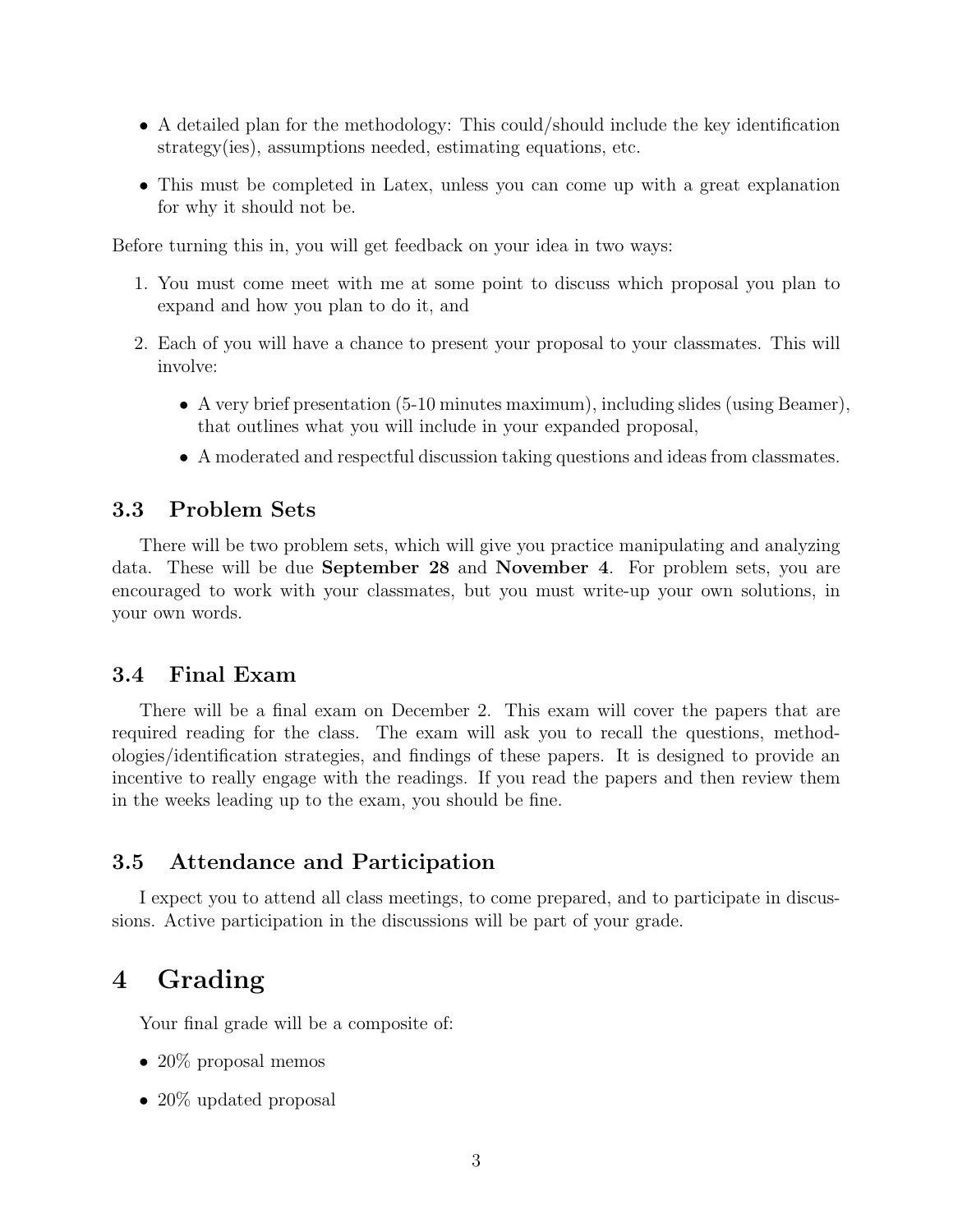- 20\% 2 problem sets
- 20% final exam
- 20\% participation

Grading for memos and problem sets will be as follows:

- 0 : You did not turn in the assignment.
- $\checkmark$  (5/10): You turned something in, shows insufficient effort.
- $\checkmark$  (8/10): You completed the assignment as requested.
- $\checkmark$  + (9/10) You completed the assignment exactly as requested, and it is well-done (clear writing, thought-provoking, sufficient detail, etc.).
- $\sqrt{++}$  (10/10) You completed the assignment beyond expectations, including particularly novel insights, additional details of background and plans, etc.

## 5 General Policies

- Classes will begin at 1pm and end at 2:20pm.
- Please follow the university's academic honesty policy. I will take violations very seriously. The policy can be found in the Student Handbook and online (http://www.uh.edu/provost/shared-interest/policy-guidelines/honesty-policy/).
- If you need special accommodations, please let me know/provide documentation as soon as possible.

## 6 Services Available

Counseling and Psychological Services:

Counseling and Psychological Services (CAPS) can help students who are having difficulties managing stress, adjusting to college, or feeling sad and hopeless. You can reach CAPS (www.uh.edu/caps) by calling 713-743-5454 during and after business hours for routine appointments or if you or someone you know is in crisis. No appointment is necessary for the "Let's Talk" program, a drop-in consultation service at convenient locations and hours around campus. [http://www.uh.edu/caps/outreach/lets\\_talk.html](http://www.uh.edu/caps/outreach/lets_talk.html)

#### Students with Disabilities:

The University of Houston complies with Section 504 of the Rehabilitation Act of 1973 and the Americans with Disabilities Act of 1990, pertaining to the provision of reasonable academic adjustments/auxiliary aids for disabled students. In accordance with Section 504 and ADA guidelines, UH strives to provide reasonable academic adjustments/auxiliary aids to students who request and require them. If you believe that you have a disability requiring an academic adjustments/auxiliary aid, please contact the Justin Dart Jr. Student Accessibility Center (formerly the Justin Dart, Jr. Center for Students with DisABILITIES).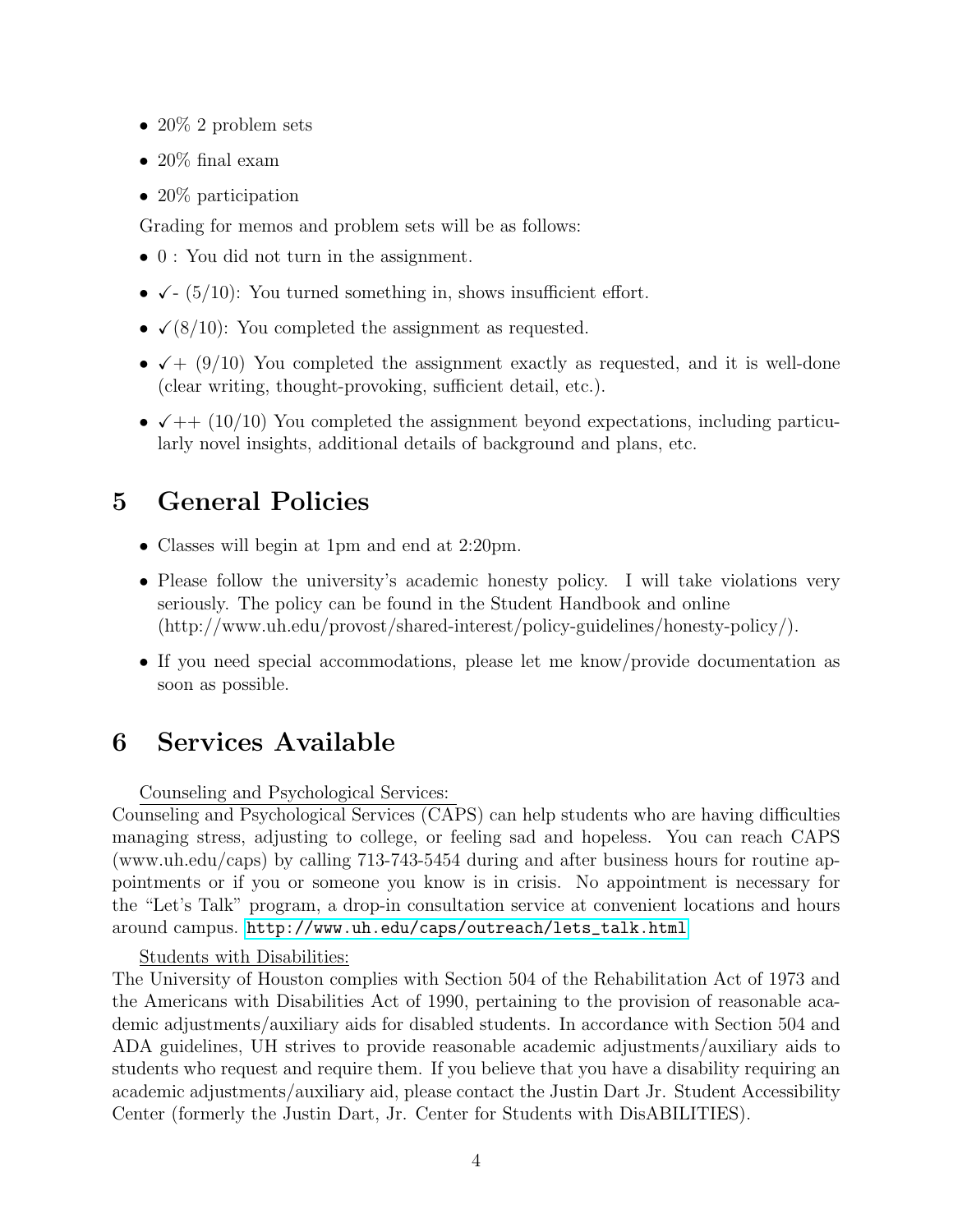## 7 Policies from the Provost

#### Face Covering Policy

To reduce the spread of COVID-19, the University strongly encourages everyone (vaccinated or not) to wear face coverings indoors on campus including classrooms for both faculty and students.

#### Presence in Class

Your presence in class each session means that you:

- Are NOT exhibiting any Coronavirus Symptoms that makes you think that you may have COVID-19
- Have NOT tested positive or been diagnosed for COVID-19
- Have NOT knowingly been exposed to someone with COVID-19 or suspected/presumed COVID-19

If you are experiencing any COVID-19 symptoms that are not clearly related to a pre-existing medical condition, do not come to class. Please see Student Protocols for what to do if you experience symptoms and Potential Exposure to Coronavirus for what to do if you have potentially been exposed to COVID-19. Consult the Graduate Excused Absence Policy for information regarding excused absences due to medical reasons.

#### COVID-19 Information

Students are encouraged to visit the University?s COVID-19 website for important information including on-campus testing, vaccines, diagnosis and symptom protocols, campus cleaning and safety practices, report forms, and positive cases on campus. Please check the website throughout the semester for updates.

#### Vaccinations

Data suggests that vaccination remains the best intervention for reliable protection against COVID-19. Students are asked to familiarize themselves with pertinent vaccine information, consult with their health care provider. The University strongly encourages all students, faculty and staff to be vaccinated.

#### Reasonable Academic Adjustments/Auxiliary Aids

The University of Houston complies with Section 504 of the Rehabilitation Act of 1973 and the Americans with Disabilities Act of 1990, pertaining to the provision of reasonable academic adjustments/auxiliary aids for disabled students. In accordance with Section 504 and ADA guidelines, UH strives to provide reasonable academic adjustments/auxiliary aids to students who request and require them. If you believe that you have a disability requiring an academic adjustments/auxiliary aid, please contact the Justin Dart Jr. Student Accessibility Center (formerly the Justin Dart, Jr. Center for Students with DisABILITIES).

#### Excused Absence Policy

Regular class attendance, participation, and engagement in coursework are important contributors to student success. Absences may be excused as provided in the University of Houston Undergraduate Excused Absence Policy and Graduate Excused Absence Policy for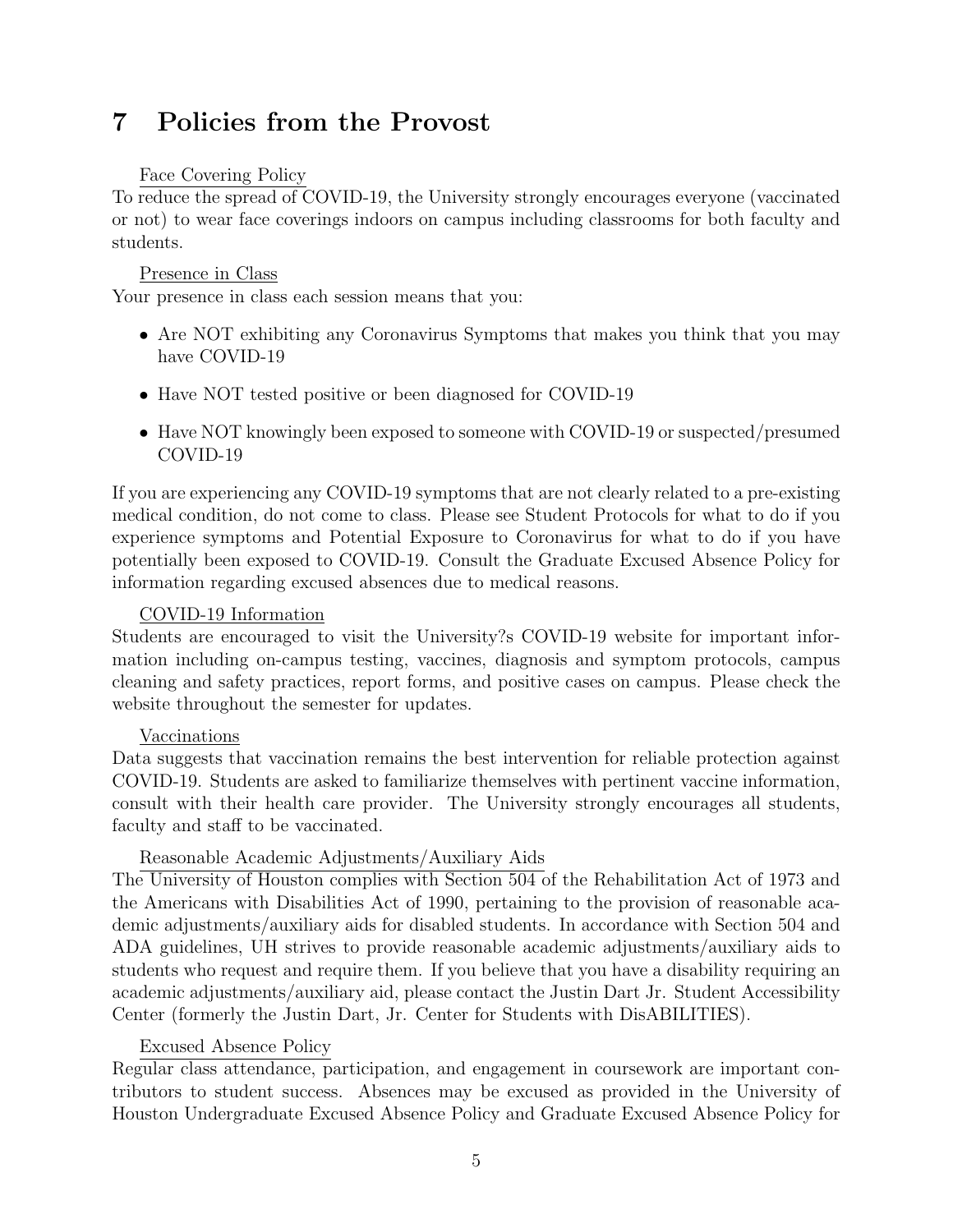reasons including: medical illness of student or close relative, death of a close family member, legal or government proceeding that a student is obligated to attend, recognized professional and educational activities where the student is presenting, and University-sponsored activity or athletic competition. Under these policies, students with excused absences will be provided with an opportunity to make up any quiz, exam or other work that contributes to the course grade or a satisfactory alternative. Please read the full policy for details regarding reasons for excused absences, the approval process, and extended absences. Additional policies address absences related to military service, religious holy days, pregnancy and related conditions, and disability.

#### Recording of Class

Students may not record all or part of class, livestream all or part of class, or make/distribute screen captures, without advanced written consent of the instructor. If you have or think you may have a disability such that you need to record class-related activities, please contact the Justin Dart, Jr. Student Accessibility Center. If you have an accommodation to record class-related activities, those recordings may not be shared with any other student, whether in this course or not, or with any other person or on any other platform. Classes may be recorded by the instructor. Students may use instructor?s recordings for their own studying and notetaking. Instructor?s recordings are not authorized to be shared with anyone without the prior written approval of the instructor. Failure to comply with requirements regarding recordings will result in a disciplinary referral to the Dean of Students Office and may result in disciplinary action.

#### Syllabus Changes

Due to the changing nature of the COVID-19 pandemic, please note that the instructor may need to make modifications to the course syllabus and may do so at any time. Notice of such changes will be announced as quickly as possible through email and Blackboard.

### 8 Readings

#### 8.1 Reference textbook

Angrist, Joshua D. and Jorn-Steffen Pischke (2009), *Mostly Harmless Econometrics: An* Empiricists Companion, Princeton and Oxford: Princeton University Press.

This book is an excellent resource with clear discussions of many of the methods used in the papers we will discuss.

I also strongly recommend getting a copy of Dierdre McCloskey's Economical Writing. Reading even some of it will improve your writing.

#### 8.2 Papers

Below is a list of topics to be covered with the approximate number of class days to be devoted to them. Papers with stars are recommended, and the rest will be required. All of these should be accessible through the UH network. Please make sure to read the published version (not an earlier working paper) when one exists.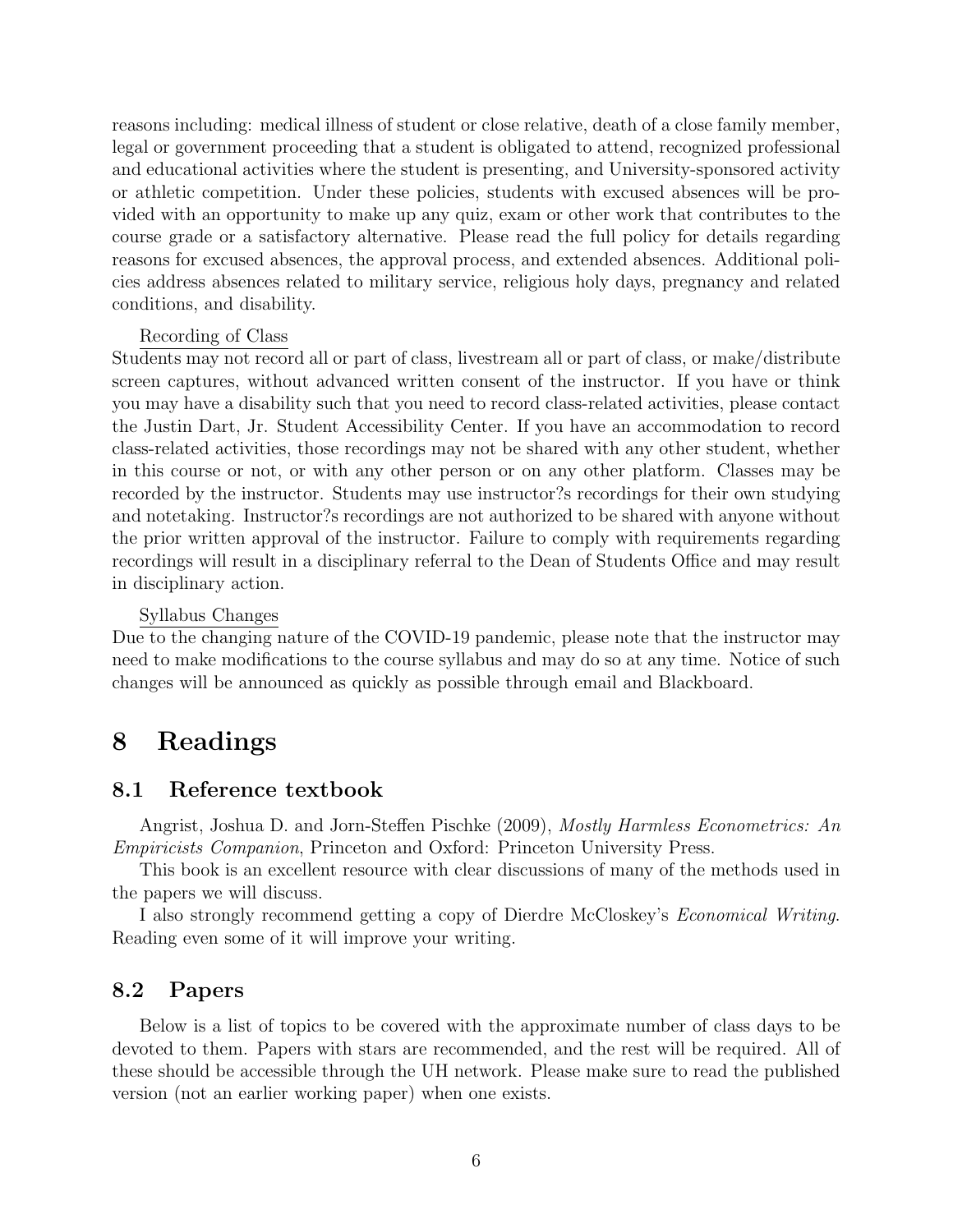#### Political Economy, Corruption, Institutions (5)

Kramon, Eric, and Daniel N. Posner. "Who benefits from distributive politics? How the outcome one studies affects the answer one gets." Perspectives on Politics 11.02 (2013): 461-474.

Ferraz, Claudio, and Frederico Finan. "Exposing corrupt politicians: the effects of Brazil's publicly released audits on electoral outcomes." The Quarterly Journal of Economics 123.2 (2008): 703-745.

Olken, Benjamin A. "Monitoring corruption: evidence from a field experiment in Indonesia." Journal of Political Economy 115, no. 2 (2007): 200-249.

Dal Bó, Ernesto, Frederico Finan, and Martn A. Rossi. "Strengthening state capabilities: The role of financial incentives in the call to public service." The Quarterly Journal of Economics 128.3 (2013): 1169-1218.

Chaudhury, Nazmul, et al. "Missing in action: teacher and health worker absence in developing countries." The Journal of Economic Perspectives 20.1 (2006): 91-116.

\*Acemoglu, Daron, Simon Johnson, and James A. Robinson. "The colonial origins of comparative development: An empirical investigation." American economic review 91, no. 5 (2001): 1369-1401.

\*Albouy, David Y. "The colonial origins of comparative development: an empirical investigation: comment." American Economic Review 102, no. 6 (2012): 3059-76.

\*Guiteras, Raymond P., and Ahmed Mushfiq Mobarak. "Does development aid undermine political accountability? Leader and constituent responses to a large-scale intervention. No. w21434. National Bureau of Economic Research, 2015.

\*Finan, Frederico, and Laura Schechter. "Vote Buying and Reciprocity." Econometrica 80.2 (2012): 863-881.

#### Migration (1)

Clemens, Michael A. "Why do programmers earn more in Houston than Hyderabad? evidence from randomized processing of us visas." The American Economic Review 103.3 (2013): 198-202.

\*Barnhardt, Sharon, Erica Field, and Rohini Pande. "Moving to opportunity or isolation?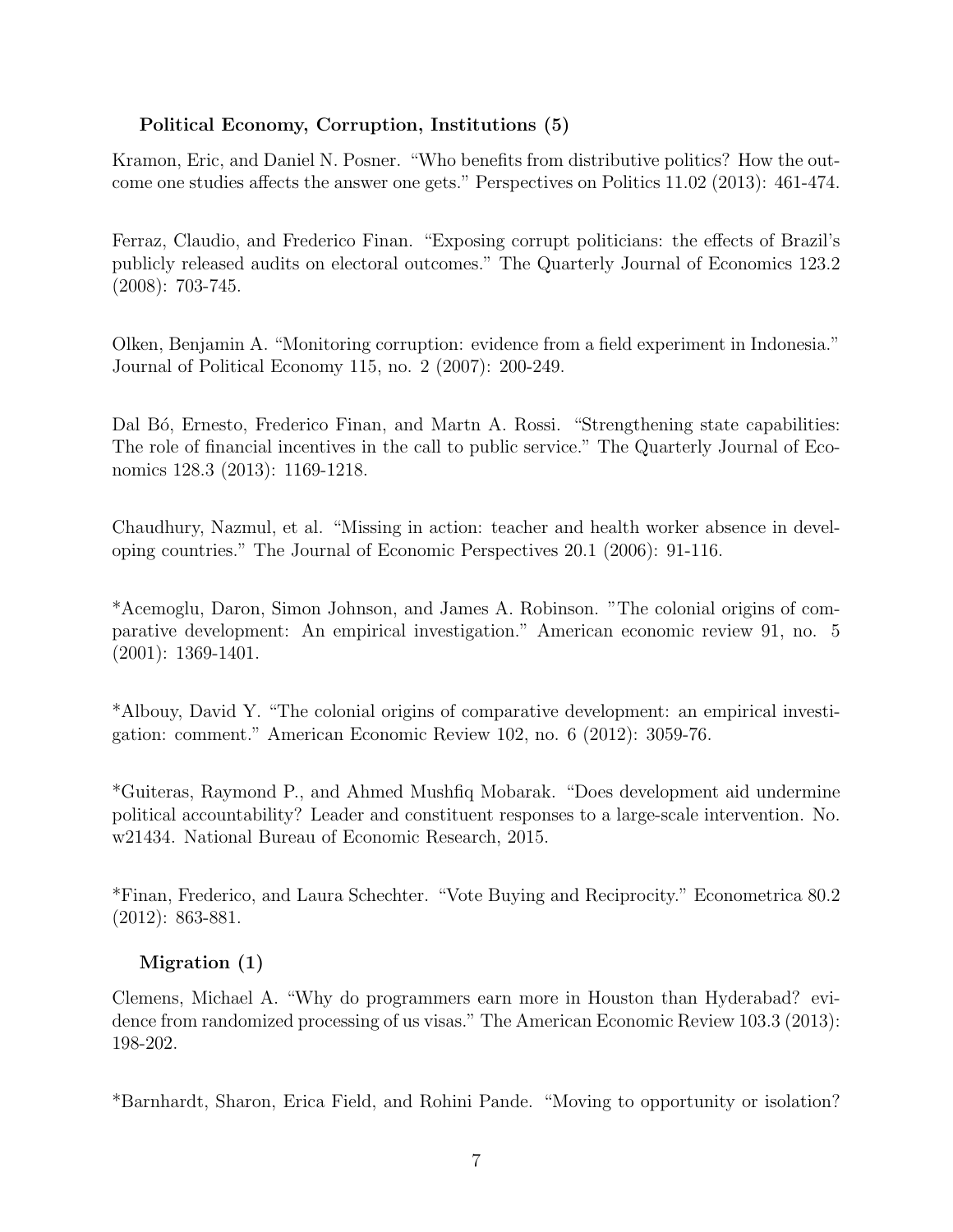Network effects of a randomized housing lottery in urban india." American Economic Journal: Applied Economics 9.1 (2017): 1-32.

\*Yang, Dean. "International migration, remittances and household investment: Evidence from philippine migrants' exchange rate shocks." The Economic Journal 118.528 (2008): 591-630.

\*Beegle, Kathleen, Joachim De Weerdt, and Stefan Dercon. "Migration and economic mobility in Tanzania: Evidence from a tracking survey." Review of Economics and Statistics 93.3 (2011): 1010-1033.

#### Health, Population and Children (2)

Jayachandran, S., and I. Kuziemko. "Why do mothers breastfeed girls less than boys? Evidence and implications for child health in India." Quarterly Journal of Economics 126.3 (2015): 1485-1538.

Dupas, Pascaline, Vivian Hoffmann, Michael Kremer, and Alix Peterson Zwane. "Targeting health subsidies through a nonprice mechanism: A randomized controlled trial in Kenya." Science 353, no. 6302 (2016): 889-895.

Bates, Mary Ann, Rachel Glennerster, Kamilla Gumede, and Esther Duflo. "The price is

wrong." Field Actions Science Reports. The Journal of Field Actions Special Issue 4 (2012).

LoPalo, Melissa. "Temperature, worker productivity, and adaptation: evidence from survey data production." Available at SSRN (2020).

\*Alsan, Marcella. "The effect of the tsetse fly on African development." The American Economic Review 105.1 (2014): 382-410.

\*Jayachandran, Seema. "Fertility decline and missing women." American Economic Journal: Applied Economics 9.1 (2017): 118-139.

\*Anukriti, S., Sonia R. Bhalotra, and Hiu Fung Tam. "On the Quantity and Quality of Girls: New Evidence on Abortion, Fertility, and Parental Investments." (2016).

\*Dupas, Pascaline. "Do Teenagers Respond to HIV Risk Information? Evidence from a Field Experiment in Kenya." American Economic Journal: Applied Economics 3.1 (2011):1.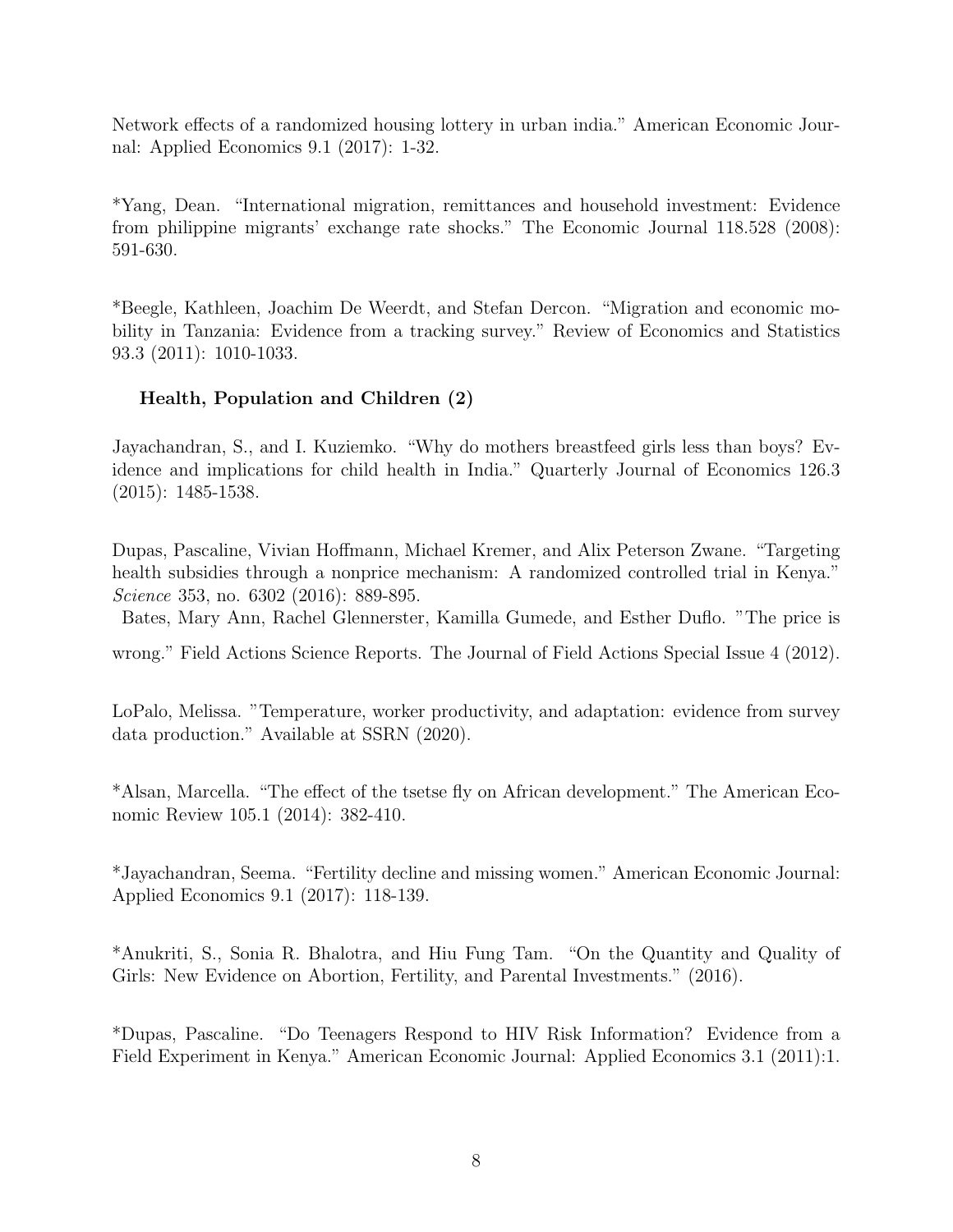\*Habyarimana, James, and William Jack. "Heckle and Chide: Results of a randomized road safety intervention in Kenya." Journal of Public Economics 95.11 (2011): 1438-1446.

\*Cohen, Jessica, and Pascaline Dupas. "Free Distribution or Cost-Sharing? Evidence from a Randomized Malaria Prevention Experiment." The Quarterly Journal of Economics 125.1 (2010): 1-45.

#### Gender (1)

Beaman, Lori, Raghabendra Chattopadhyay, Esther Duflo, Rohini Pande, and Petia Topalova. "Powerful women: does exposure reduce bias?." The Quarterly journal of economics 124, no. 4 (2009): 1497-1540.

#### Conflict (3)

Miguel, Edward, Shanker Satyanath, and Ernest Sergenti. "Economic shocks and civil conflict: An instrumental variables approach." Journal of political Economy 112.4 (2004): 725-753.

Sarsons, Heather. "Rainfall and conflict: A cautionary tale." Journal of Development Economics 115 (2015): 62-72.

Dube, Oeindrila, and Juan F. Vargas. "Commodity price shocks and civil conflict: Evidence from Colombia." The review of economic studies 80, no. 4 (2013): 1384-1421.

\*Nunn, Nathan, and Nancy Qian. "US food aid and civil conflict." The American Economic Review 104.6 (2014): 1630-1666.

\*Dell, Melissa. 2015. "Trafficking Networks and the Mexican Drug War." American Economic Review, 105(6): 1738-79.

\*Bazzi, Samuel, and Christopher Blattman. "Economic shocks and conflict: Evidence from commodity prices." American Economic Journal: Macroeconomics 6.4 (2014): 1-38.

\*Blattman, Christopher, and Edward Miguel. "Civil war." Journal of Economic Literature  $(2010): 3-57.$ 

#### Education, Children, Intra-household (4)

Solis, Alex. "Credit access and college enrollment." Journal of Political Economy 125, no. 2 (2017): 562-622.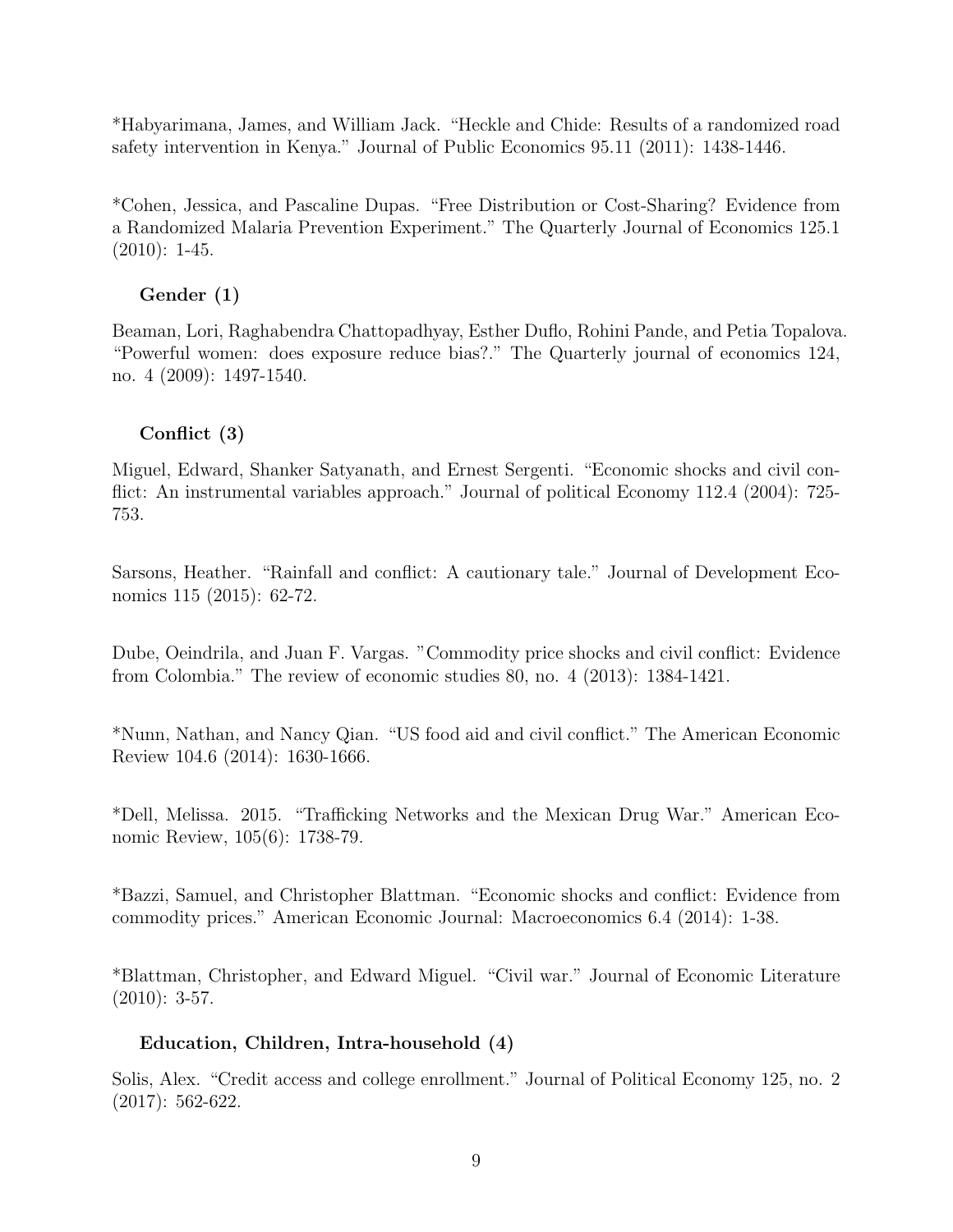Lucas, Adrienne M., and Isaac M. Mbiti. "Effects of school quality on student achievement: Discontinuity evidence from Kenya." American Economic Journal: Applied Economics 6.3 (2014): 234-263.

José Mara Cabrera and Dinand Webbink "Do Higher Salaries Yield Better Teachers and Better Student Outcomes?" Journal of Human Resources October 2, 2020

Duflo, Esther, Pascaline Dupas, and Michael Kremer. "Peer Effects, Teacher Incentives, and the Impact of Tracking: Evidence from a Randomized Evaluation in Kenya." The American Economic Review 101.5 (2011): 1739-1774.

Riley, Emma. "Role models in movies: the impact of Queen of Katwe on students? educational attainment." No. 2017-13. Centre for the Study of African Economies, University of Oxford, 2017.

\*Dizon-Ross, Rebecca. "Parents' Beliefs About Their Children's Academic Ability: Implications for Educational Investments." American Economic Review 109, no. 8 (2019): 2728-65.

\*Duflo, Esther, Rema Hanna, and Stephen P. Ryan. "Incentives work: Getting teachers to come to school." The American Economic Review (2012): 1241-1278.

\*Muralidharan, Karthik, and Venkatesh Sundararaman. "Teacher Performance Pay: Experimental Evidence from India." The Journal of Political Economy 119.1 (2011): 39-77.

\*Jayachandran, Seema, and Adriana Lleras-Muney. "Life Expectancy and Human Capital Investments: Evidence from Maternal Mortality Declines." The Quarterly Journal of Economics 124.1 (2009): 349-397.

\*Akresh, Richard, et al. "Child ability and household human capital investment decisions in Burkina Faso." Economic Development and Cultural Change 61.1 (2012): 157-186.

\*Duflo, Esther. "Schooling and labor market consequences of school construction in Indonesia: Evidence from an unusual policy experiment." The American Economic Review 91.4 (2001): 795.

#### Labor and Poverty/Labor Markets (0)

\*Field, Erica. "Entitled to Work: Urban Property Rights and Labor Supply in Peru." The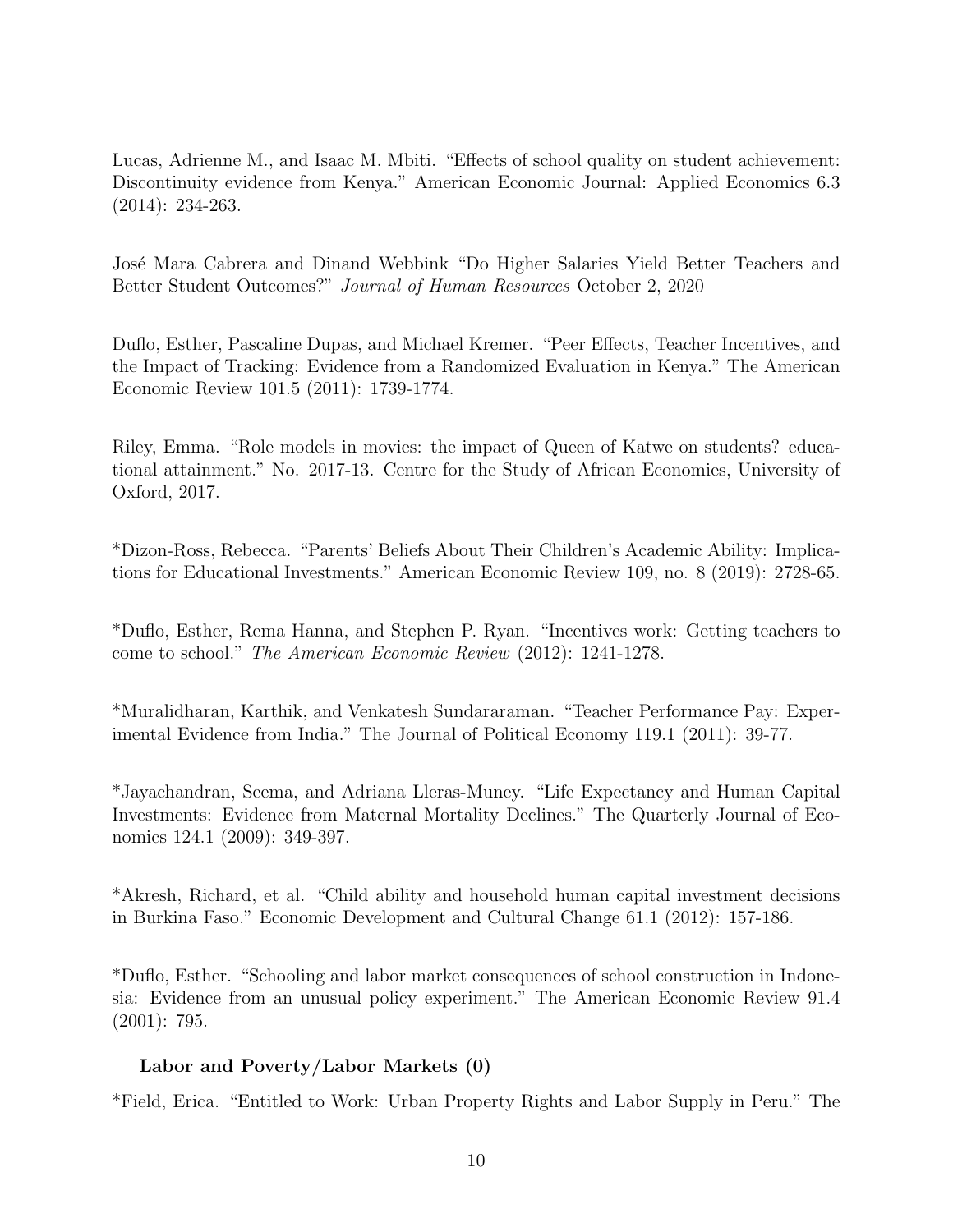Quarterly Journal of Economics 122.4 (2007): 1561-1602.

\*Shah, Manisha, and Bryce Millett Steinberg. "Drought of opportunities: Contemporaneous and long-term impacts of rainfall shocks on human capital." Journal of Political Economy 125, no. 2 (2017): 527-561.

\*Banjeree, Abhijit, Emily Breza, Esther Duflo, Cynthia Kinnan. "Can Microfinance Unlock a Poverty Trap for Some Entrepreneurs?" NBER Working Paper

\*Hanna, Rema, and Paulina Oliva. "The effect of pollution on labor supply: Evidence from a natural experiment in Mexico City." Journal of Public Economics 122 (2015): 68-79.

\*Munshi, Kaivan, and Mark Rosenzweig. 2006. "Traditional Institutions Meet the Modern World: Caste, Gender, and Schooling Choice in a Globalizing Economy." American Economic Review, 96(4): 1225-1252.

\*Kaur, Supreet, Michael Kremer, and Sendhil Mullainathan. 2010. "Self-Control and the Development of Work Arrangements.? The American Economic Review 100 (2): 624-628.

#### Agriculture and Technology Adoption (2)

Duflo, Esther, Michael Kremer, and Jonathan Robinson. 2011. "Nudging Farmers to Use Fertilizer: Theory and Experimental Evidence from Kenya." American Economic Review, 101(6): 2350-90.

Jensen, Robert. "The digital provide: Information (technology), market performance, and welfare in the South Indian fisheries sector." The Quarterly Journal of Economics (2007): 879-924.

\*Duflo, Esther, and Christopher Udry. Intrahousehold resource allocation in Cote d'Ivoire: Social norms, separate accounts and consumption choices. No. w10498. National Bureau of Economic Research, 2004.

#### Behavioral (3)

\*Jakiela, Pamela, and Owen W. Ozier. "Does Africa need a rotten kin theorem? experimental evidence from village economies." Review of Economics Studies (2016).

\*Rao, Gautam. "Familiarity does not breed contempt: Generosity, discrimination, and diversity in Delhi schools." American Economic Review 109, no. 3 (2019): 774-809.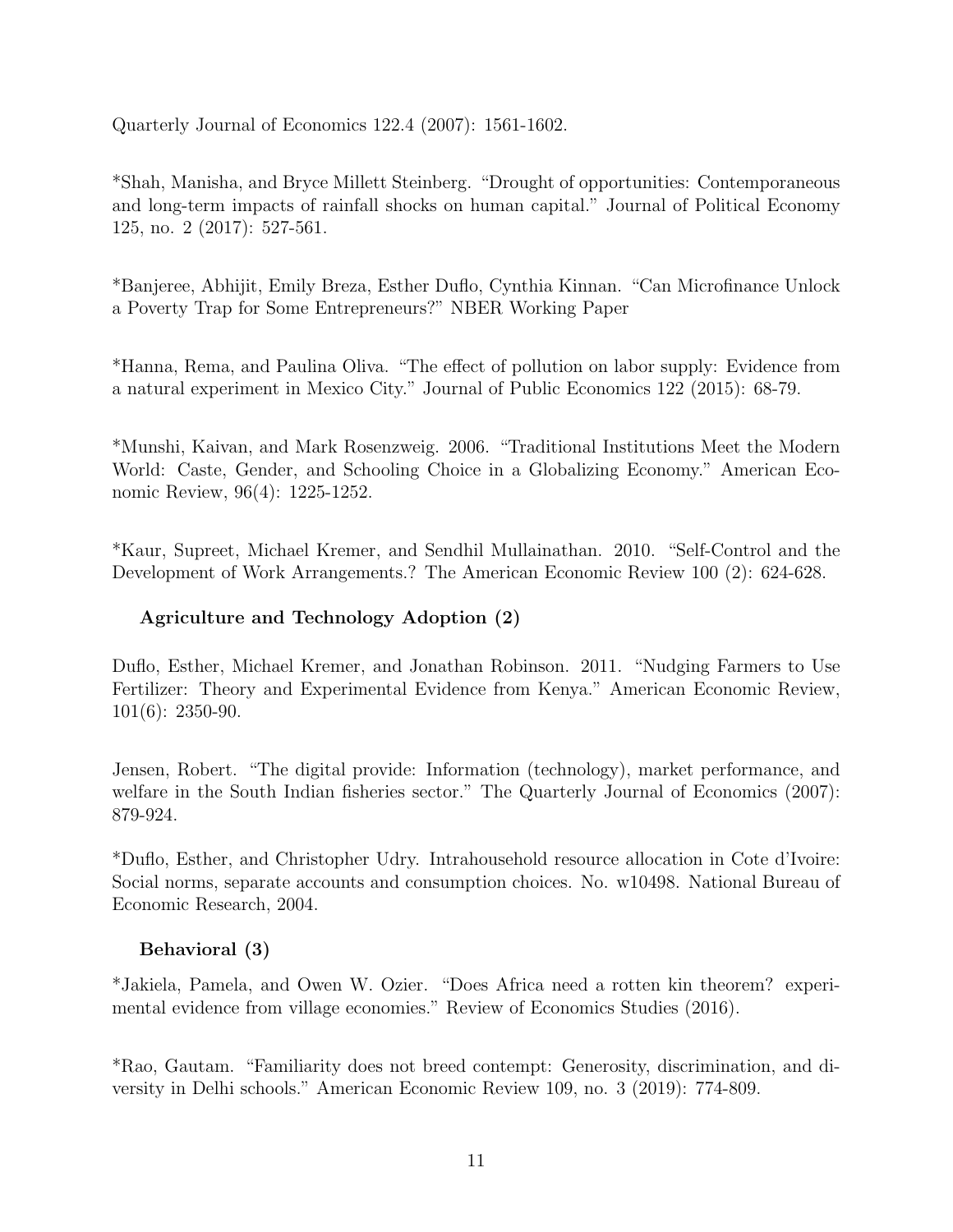Mani, Anandi, Sendhil Mullainathan, Eldar Shafir, and Jiaying Zhao. 2013. "Poverty Impedes Cognitive Function." Science 341 (6149): 976-980.

# 9 Calendar